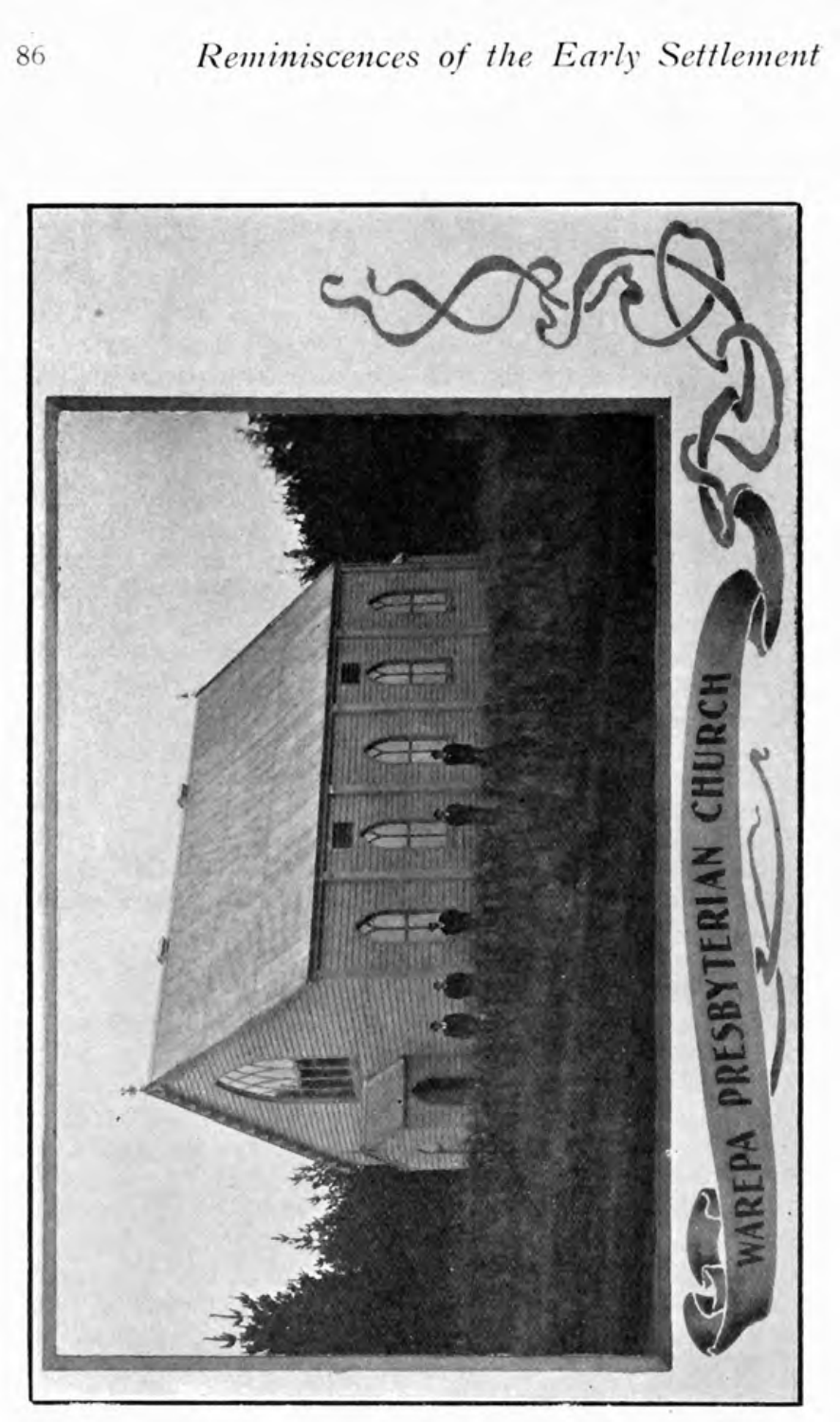## CHAPTER VI.

## SOME OF THE PIONEER WOMEN OF EARLY OTAGO.

 $\int_{0}^{T}$  is worthy of record, when so much of the past history of Otago is being reviewed, that when the first party of settlers arrived there were a few families settled here who were living in comparative comfort, and who were able to help and counsel the new arrivals. Willingly they gave their hospitality and shared their homes, likewise assisting with advice gained in the earlier days of the other settlement. They especially could guide others. as the mode of housekeeping was new to many, and they made many kindly suggestions as to making the best of things and taking comfort out of the material that came to hand. The making of bread was new to the immigrant women, also the management of wood fires, while many other things would have been more slowly learned but for the kindliness of these friendly women. Notably the chief surveyor and his young wife threw open their doors to the strangers, shared their bread and all else with the new arrivals, and their unselfish, generous conduct went far to gladden the hearts of lonely and homesick women, who might otherwise have sunk under difficulties. For. indeed, these difficulties were neither few nor small, and might well have erushed women of less nerve than those who came in the early times. While the women of the early days gave the best of their life and strength for the domestic comfort of their families, they ever took a deep interest in all that concerned the public good. At the helm there were wise men, who had to contend with difficulties that cannot be easily understood in the present day, but the majority of the settlers stood shoulder to shoulder, fought their battles, and conquered, while thoughtful women watched with keen interest the progress of public events.

The first fruit trees in the colony were brought by a little vessel from Tasmania. The women were diligent gardeners. Mrs. Cargill set a praiseworthy example, and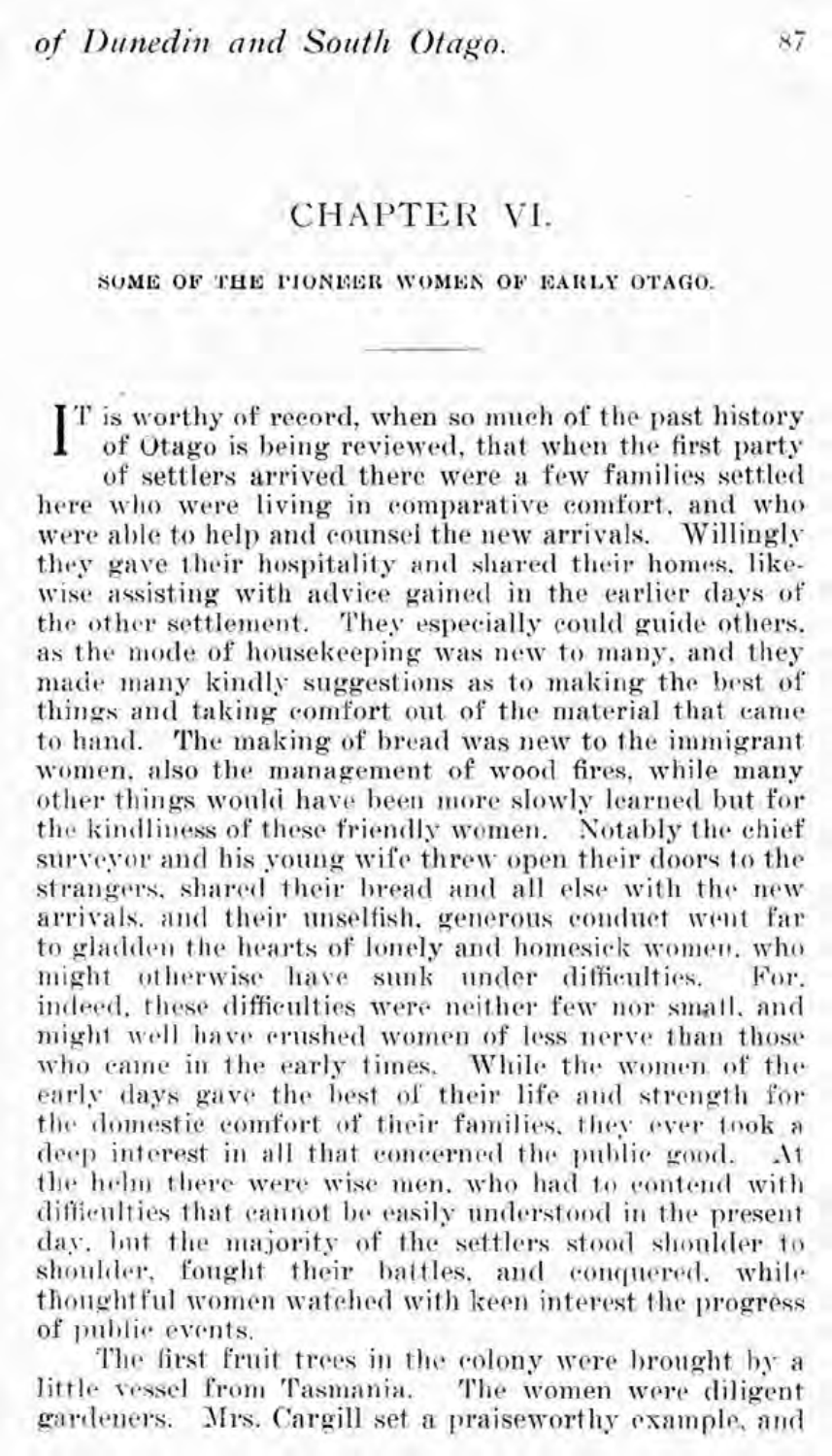her love of flowers led her to cultivate many varieties. as well **as** fruit and vegetables. Hers were the first grapes seen in Dunedin, and many were assisted by her in their first attempts from the abundance her garden produced. Perhaps it may interest some to know that the first scarlet geranium was brought from Home to Otago by a lady who kept the plant safely during her long voyage. When the far south was opened for occupation, many of the settlers near Dunedin turned their thoughts to wider fields, and began to take up land in Southland. The journey was a long one, the men going overland with their cattle. the women mostly going by sea. When provisions ran short, the neighbours divided their tea and shared the last of their flour and sugar with each other, and, when stores did arrive, and they found that one half was eaten by the way, and the remainder had been submerged in landing, it is not surprising that the disappointed settler sometimes desired an interview with the captain and crew. The patient, heroic women, however, had many resources. Sometimes tea was made from the small leaves of the manuka, or the shoots of the bid-a-bid, while wheat was roasted and ground as a substitute for coffee.

One lady, who was among the first party who took up land in Southland and sailed south round the coast. deserves mention. "We left Dunedin," she says. "in November, 1856, in the 'Star,' three other ladies and their children and myself. We were three weeks on the way, and the vessel put into Waikawa, where she stayed for some days. We ran short of provisions and had to fall back on the cargo, which consisted chiefly of flour. We sailed again, and after beating about in a wearisome way were at last landed at the Bluff, only to be driven back to the vessel by the tormenting sand-flies--there was no welcome for us there. Again we set sail with weary hearts. and at last reached our destination. thankful that we had been preserved thus far."

Another lady gives an account of landing in Dunedin in 1850 by the "Mooltan," sixteen of whose passengers died of cholera on the voyage. This lady and her family were fortunate to secure accommodation in a small wooden building at the corner of Princes and Rattray Strects, where the new Government Insurance Office now stands. Here this brave lady began colonial life in earnest, and very laborions it must often have been. Resides the cares of her house and family, there were the fowls and garden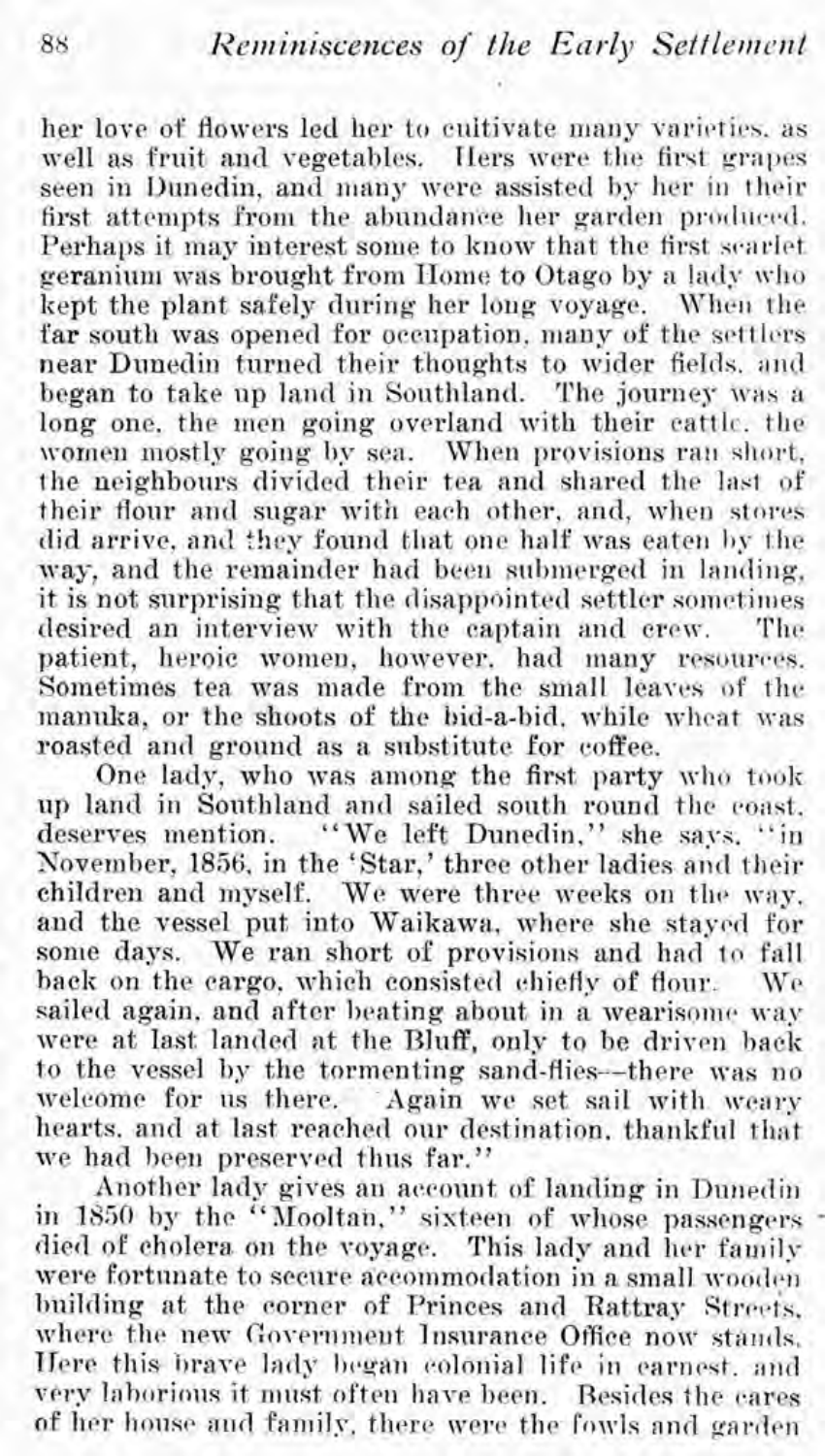and the labours of a considerable dairy, early and late, but she brought a brave spirit to the work, which prospered in her hands. But further effort was yet in store for her. The land in Mataura was thrown open for occupation, and, nothing daunted, this heroic woman prcpared to accompany her husband and begin pioneer life anew, undertaking the journey overland. In 1858, she and her husband arranged their affairs, gathered together their cattle, put the fowls in crates, and packed up all their household goods, and one bright morning bade adieu to the home which had sheltered them for eight happy years. The last look was taken of the deserted house, and, stepping. into the waggon beside their children, they started off; the corner was turnecl, the old life was a thing of the past, and she set her brave heart to the long, weary journey which stretched away before her-a weary journey of three fatiguing weeks. Slowly they made their way over the hills and along the siclelings, resting awhile at mid-day, and pushing on till evening. There were no tracks to guide them on the way, and they had to mark carefully the leading ridges, for to take the wrong spur would have caused much trouble and loss of time. Between Dunedin and JIataura there were no bridges, the cattle and horses had to swim the larger rivers, while the passengers crossed in a boat. The smaller streams were forded, and the travellers had often to cut the banks to allow a dray to get safely through the fords. The little party of pioneers bravely held on their way, sometimes under a hot sun. sometimes with a hot wind, till at last one evening they came in sight of their new home. not another habitation within tens of miles, the wide plain with its winding river lying before them, with difficulties which might well have disconraged a less brave spirit than this lady carried to her new home.

**.I** few special remarks are due to the wife of the Rev. Dr. Burns. Her life as a pioneer was very full of interest, her work rough and distasteful, such as she hacl not before experienced; but like her family she possessed an indomitable spirit that nothing could conquer. She brought culture and refinement to bear on her household and work. An accomplished musician, even at this day her voice in singing would be considered above the average for sweetness and melody. She had ever an affectionate and hearty sympathy for the poor, but it was known to few even of her own family how she helped those in need.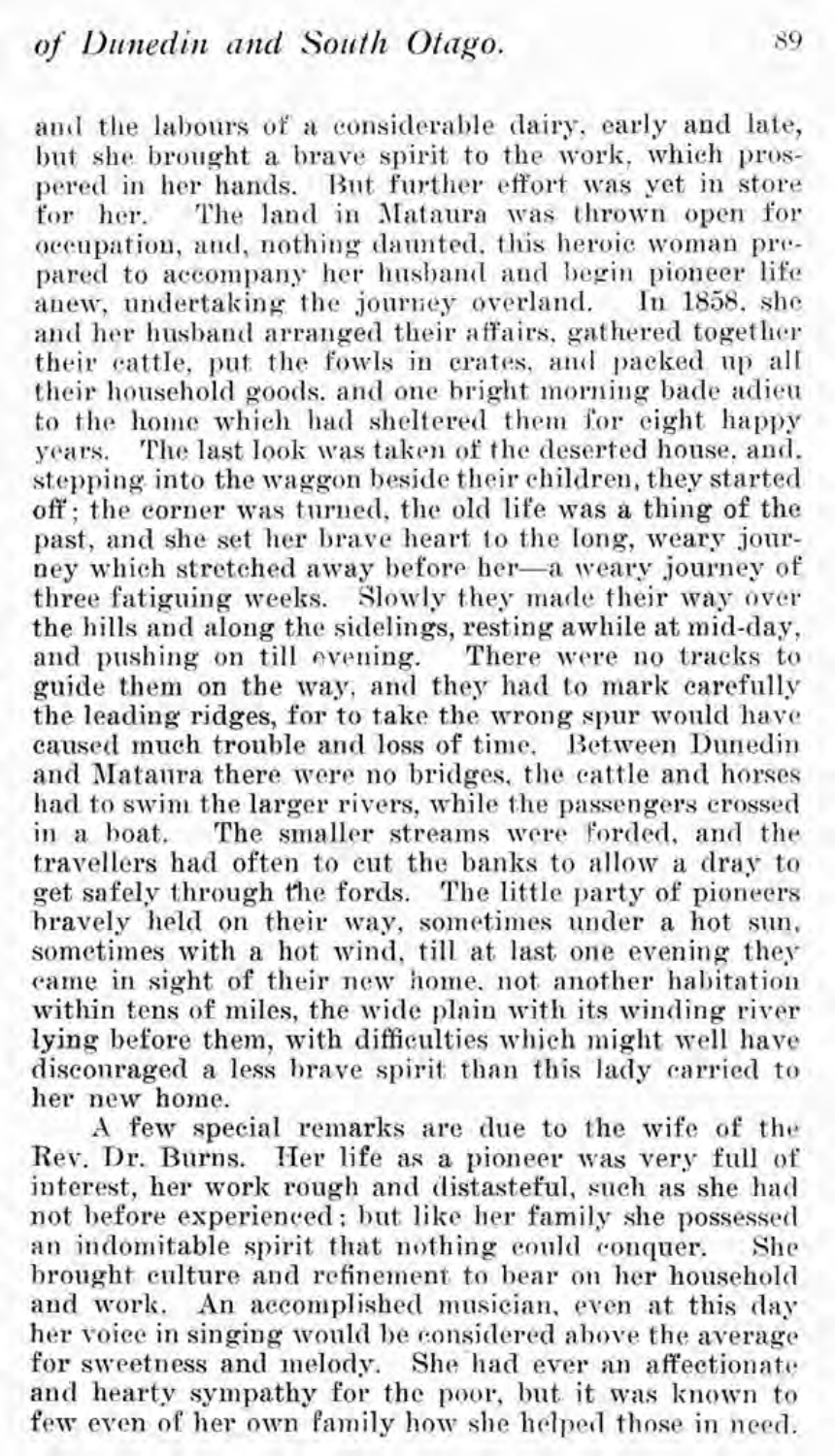Innumerable instances could be given of how brave, patient women accompanied their husbands to the bush, assisted in dragging posts and wattles for their houses, cut and carried coarse grass for thatch, while some helped to split shingles for roofing, mixed clay, and helped to form the walls of their little cottages. This done, they again assisted to bring material to fence a garden, and in this way soon made cheerful homes, small indeed, but with bright firesicles, a tight roof, **a.** door, and perhaps two windows. One very young woman became a widow just after landing, her husband being carried on shore only to die There was a small, half-ruined cottage at Port There was a small, half-ruined cottage at Port Chalmers, and a few of the young men, with great kindness, repaired it and made it a shelter for the widow and her little baby. Another woman with her little dying boy shared this cottage. She could get neither oil nor candles, and often said afterwards that she "never knew exactly at what hour little Sandy died." for he passed away in the night as she held him on her knee by the fire. But. as a rule, good health prevailed among the pioneers. with the exception of a few delicate women, who soon passed away. their end being hastened, no doubt, by the hardships they endured. As immigration continued. more country was opened up, and the pioneers pushed further and further inland. Slowly they made their way over the wilderness, many going on foot, as there were few conveyances, and there were no roads 'or bridges. Some went round the coast by means of an open boat, sailing if the wind were favourable, landing at night, and sleeping in a tent made of the sail of the boat. Sometimes it was weeks before these ladies reached the end of their voyage. sometimes the boats would run before the wind, then would be suddenly turned back. Often the passengers had to walk the rest of the way, the mother carrying a baby, and the others such few necessaries as they could, sleeping under the flax at night, and bravely pushing onwards through the day, wading the creeks, and crossing the deeper streams on a raft made of the koradi. Many still living can testify to and give far more romantic<br>adventures than any here recorded.

A very touching incident from the pen of a lady who . came with her father in the very early days may be interesting. Her Father brought his two little motherless girls to rnake *a* home i'or them in Otago, ancl **she** tlins records their landing at Port Chalmers in one of the ship's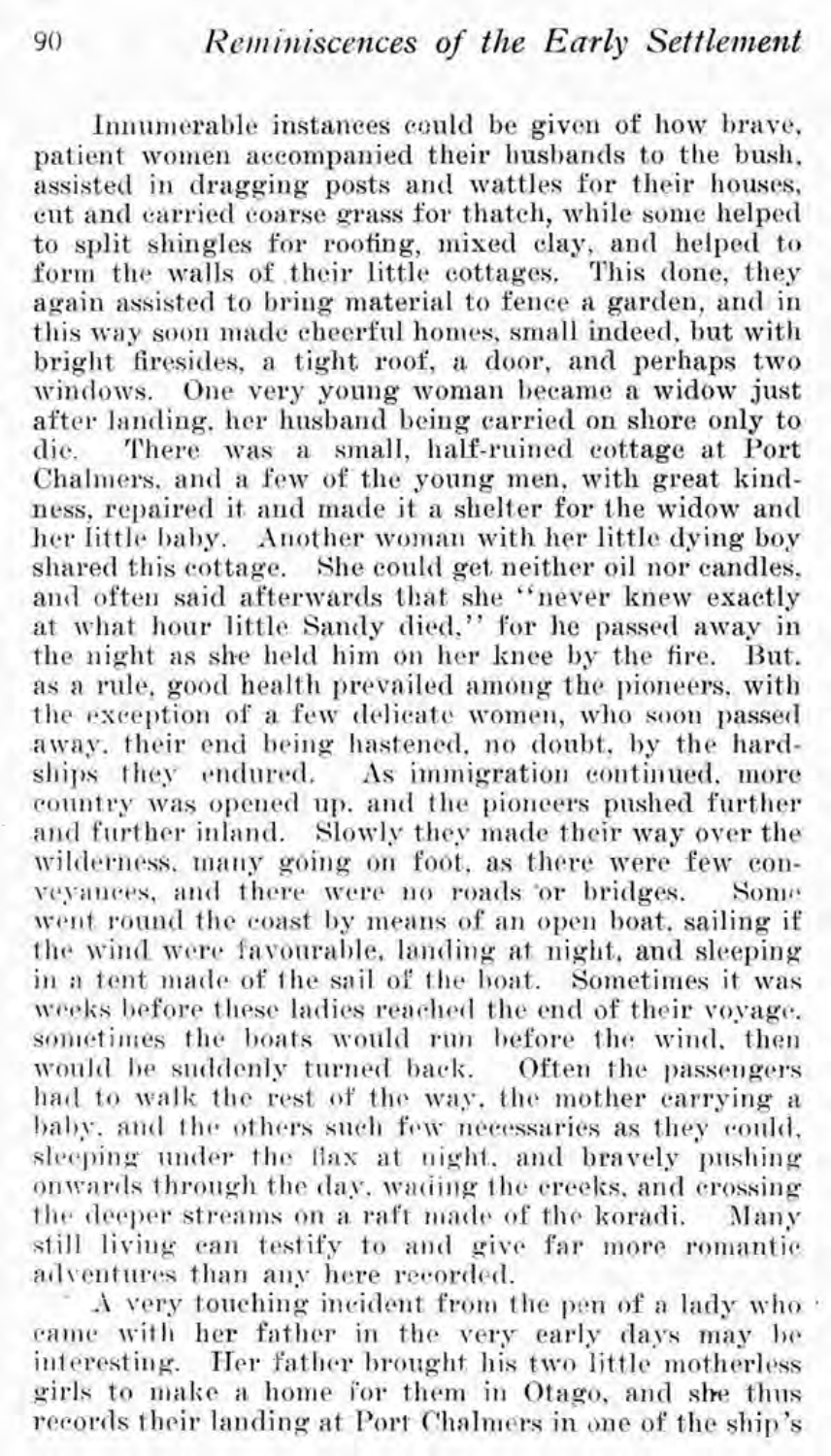boats, which was in charge of two sailors:-"Hoisting sail, we started, and all went very well until a wind arose. and we were glad to seek shelter somewhere in the vieinity. of where St. Leonards now stands. We landed there early in the afternoon, and some of the passengers proposed to walk to Dunedin, my father with his two little girls being amongst those brave enough to make the attempt. We started right over the hill, through dense bush and serub, making very little way indeed, and little wonder, when you think of our mode of travelling. My father took it in stages, carrying one of us so far, and then returning for the other one. After a few of these  $t$ rips it began to rain, so we retraced our steps as best we could, reaching the boat at evening. The sailors had rigged up a tent with the sail of a boat, and there we were glad to spend the night, drying our dripping clothes in front of a large fire. Next morning the wind was still contrary. What we breakfasted on or whether we had any breakfast I cannot remember. Again our party started to walk to Dnnedin. keeping round the beach over the rough rocks, and sometimes wading in the sea. The two sailors carried my sister and me on their backs nearly all the way. Over the Water of Leith there was a tree thrown across for a bridge. The water was deep there, and I well remember clinging in terror to the sailor who earried me across."

Another extract, from the pen of one of the first pioneer women to the Clutha, gives some idea of the adventures by the way. "We left Port Chalmers to go to the Clutha in a boat, half-decked-my husband, five children, and myself, and two men to manage the boat. Half-way to the Heads we were caught on a sandbank, and had to wait till the tide rose and floated us. Long after dark we reached the old Maori Kaik at the Heads, and anchored there. The children (my baby was only six months old) and T were so sick that we hacl to be carried on shore, where we lay in the open air all night. In the morning, having no cooked food with us, we walked to a small accommodation house about a mile off, and stayed there four days. Then back to the rocks for another day and night. waiting for a wind to take us out. At last the wind favoured us, and we rounded the Heads and put to sea, making the Molyneux Bay the same day, but had to lie off in the bay till morning, the wind not being favourable for landing. Here I was welcomed by the Maori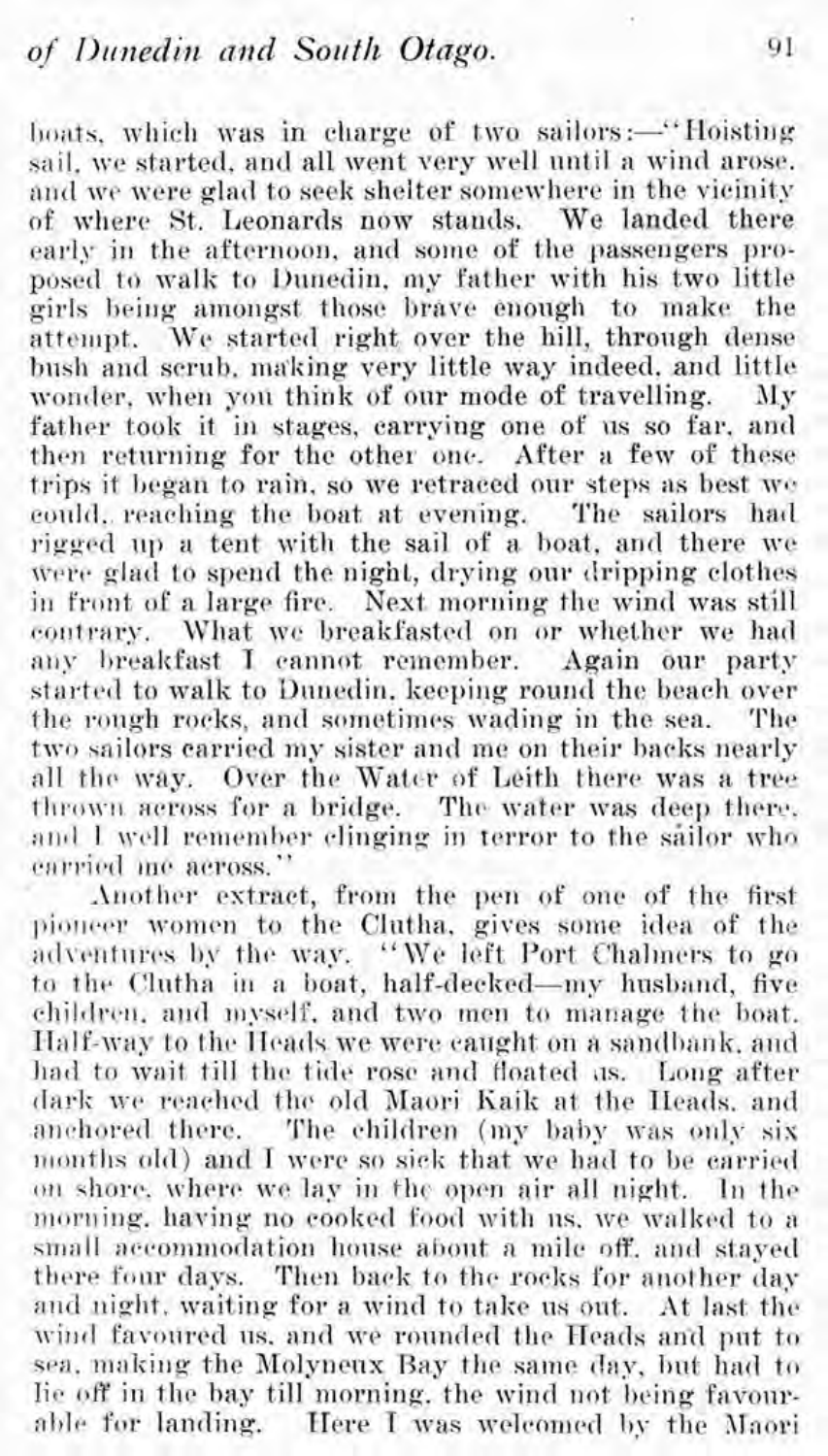Princess, Makariri, who plunged into the waves, took my baby, and carried him ashore. On landing we pitched a tent, which was our home for two months, but the children were so tormented with sandflies that we removed some distance away from the beach to the house of a friend. till my husband built a whare for us, and we settled down in our new home and began pioneer life in earnest."

This brave woman records another voyage and another journey two years later. They started in an open boat to go to Taieri Mouth, and after being beaten back and starting again, and sleeping in a Maori hut at night. reached their destination thoroughly worn out. But the return journey was full of adventure, and again she writes :--

"My husband, a friend and I, with a baby seven weeks old, started to walk home. We crossed the Taieri River in a flat canoe, hired a boat on the Waihola Lake, and sailed so far in it; then walked from the head of the lake to what is now Milton, resting there two nights. Then we started again, I carrying my baby, my husband and our friend carrying heavy loads, and we walked to the Kaitangata Lake, where our friend had left a boat. embarked once more, and were again caught on a shallow mud bank, but managed to land at a hut which had been left by a' party of the first surveyors. We had nothing to eat--our provisions were exhausted-and waited patiently for daylight; then started again, this time reaching the Clutha River. Soon we were at the mouth, where I landed and walked the rest of the way home."

This lady also records a flood on the Clutha in Jannary, 1851, quite as heavy as that which tool< place in 1878. Inch Clutha and the land on which Balclutha now stands were then all under water. Many can yet testify to the kindness and hospitality ever shown by herself, her husband. and her family.

Among this noble band of women some few stand out more prominently than the others.  $L$ -- settled in one of the most fertile places, and her beautiful home was the resting place of many a weary traveller. who was always made welcome to that hospitable house, no matter how many came: or how often she spread a repast in the day. Sometimes, when she required to leave home for a day. the table was laid with a comfortable meal, and on it was placed a slip of paper on which was written : "Stranger, help thyself." The door was fastened on the outside, so